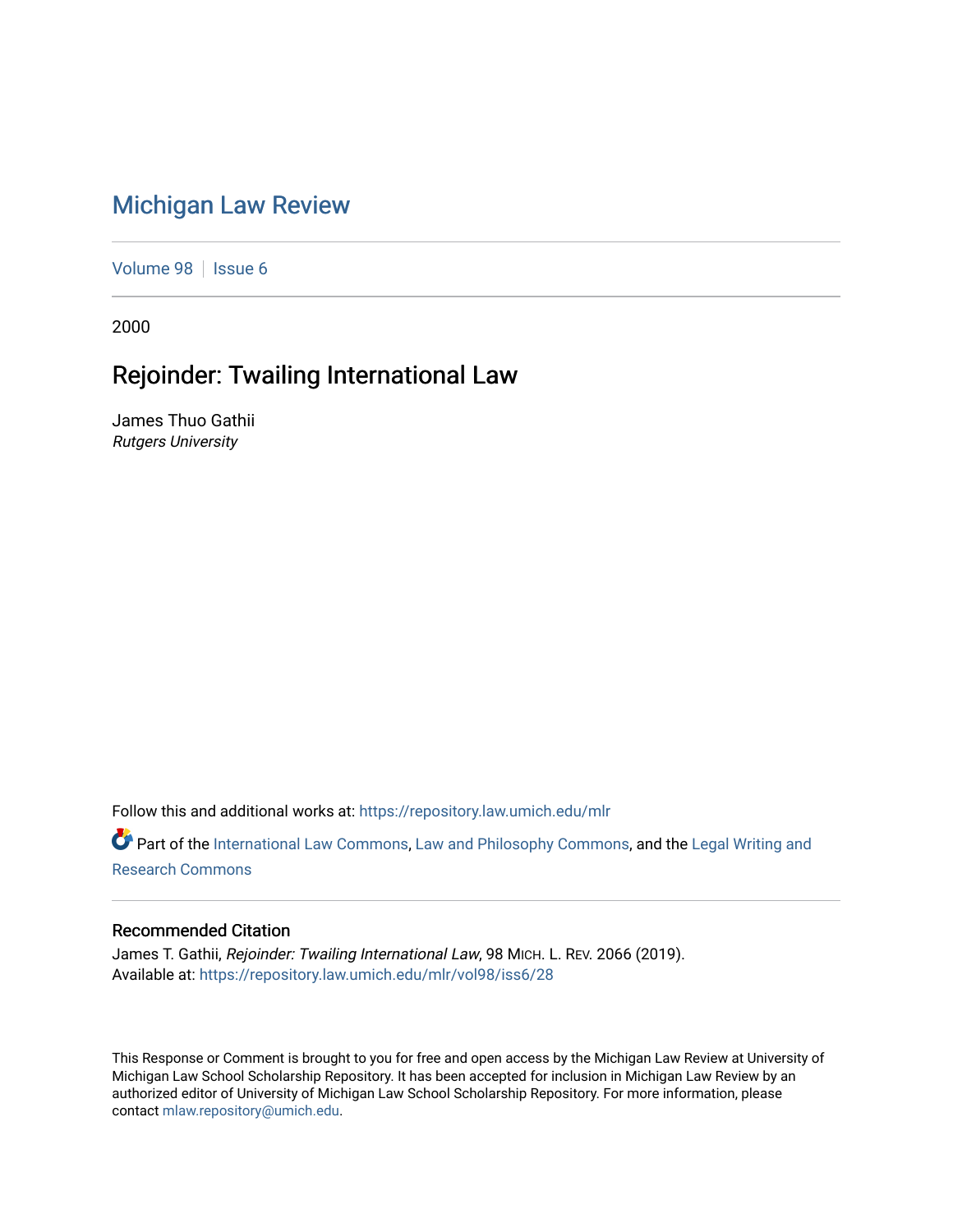### REJOINDER: TW AILING INTERNATIONAL LAW

#### James Thuo Gathii

Brad Roth's response to my Review of his book seeks to privilege his approach to international law as the most defensible.<sup>1</sup> His response does not engage one of the central claims of  $my$  Review  $-$  that present within international legal scholarship and praxis is a simultaneous and dialectical coexistence of the dominant conservative/liberal approach with alternative or Third World approaches to thinking and writing international law. Roth calls these alternative approaches critical and does not consider them insightful for purposes of dealing with issues such as anticolonialism. Roth's characterization of my Review as falling within critical approaches to international law seems too quick and, in fact, fits in very nicely with neoconservative dismissals of the progressive left, and indeed, of Third World scholarship. For example, the rise of the Critical Race Theory movement in American legal academia received the sort of response that Roth gives to my Review.2 Roth defends his formalistic and doctrinaire approach to the study of international law, which is divorced from the social, historical, and political context within which international law operates. In short, he defends international law as an iron cage of rules and doctrines as if the law was not itself a "crucial site for the production of ideology and the perpetuation of social power."3

Such a view of international law, or indeed any social phenomenon, simply elides the issues raised in my Review. Roth's characterization of my Review as "politically dysfunctional" epitomizes his failure to engage the pitfalls of formalist and doctrinaire thought in that it fails to engage the truism that states advance their interests, in part, through the medium of international law.4 It fails to debate whether international law is constitutive and not merely a reflection of the hi-

3. Introduction to CRITICAL RACE THEORY: THE KEY WRITINGS THAT FORMED THE MOVEMENT, supra note 2, at xxiv.

4. See Roth, supra note 1, at 2057.

<sup>1.</sup> See Brad R. Roth, Governmental Illegitimacy and Neo-Colonialism: Response to Re· view By James Thuo Gathii, 98 MICH. L. REV. 2056 (2000).

<sup>2.</sup> See, e.g., Jeffrey Rosen, The Blood and the Crits: 0. J. Simpson, Critical Race Theory, the Law, and the Triumph of Color in America, THE NEW REPUBLIC, Dec. 9, 1996, at 27. For examples of the writings of Critical Race Theorists, see CRITICAL RACE THEORY: THE KEY WRITINGS THAT FORMED TIIE MOVEMENT (Kimberle Crenshaw et al. eds., 1995). For an application of Critical Race Theory to International Law, see Ruth Gordon, Racing American Foreign Policy, Lecture at the Annual Meeting of the American Society of International Law (April 2000).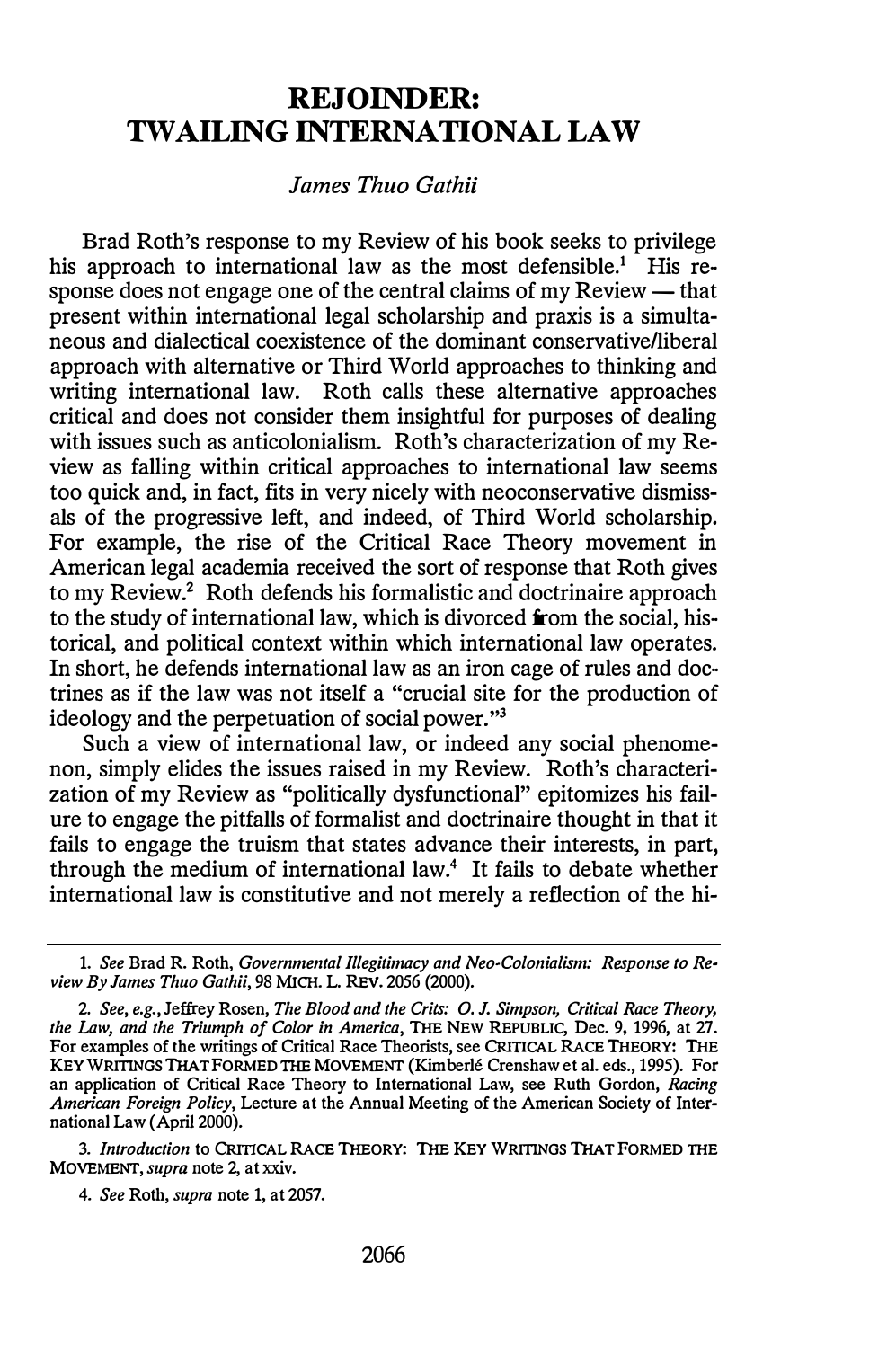erarchical character of international society. As such, law does not stand outside the raw interests of states, but it produces those interests as much as it is the product of them. Consequently, the characterization of my Review as politically dysfunctional is all the sadder since any fair reading suggests otherwise. If nothing else, I engage in a careful and elaborate academic review of his book. I am not surprised, though, that Third World intellectuals receive little respect from some of their Western counterparts like Roth, even when they make credible intellectual contributions. In fact, Roth claims that his book is "far more effectively anti-colonial than . . [my] critique of it."<sup>5</sup> What better way of denying me a voice could there be?

The essential point concerning the variety of Third World positions that I illustrate in my Review, and which Roth misses, is that Third World positions exist in opposition to, and as a limit on, the triumphal universalism of the liberal/conservative consensus in international law. In addition, these Third World positions are often shaped by the liberal/conservative consensus as much as the liberal/conservative approaches are shaped by countervailing Third World positions. A good example of this reciprocal definition of positions is the traditional liberal/conservative defense of the existing hierarchies of the international political economy. This defense is based on two pretexts: that free enterprise is a given norm of the international economy and that the Third World has an interest in subverting hierarchies and displacing free enterprise as a given norm of international economic relations. This dialectic of defense and subversion was exemplified by the New International Economic Order ("NIEO") in the 1970s. The liberal/ conservative consensus opposed the NIEO and defended free enterprise as a basic norm of international relations, in part on the basis that sovereignty was a political concept that could not extend to economic relations between states. This position was defined in response to Third World challenges to foreign control over their natural resources without adequate compensation. It was also defined in view of the unfair terms of international trade and commerce that developing countries experience.

This example highlights my point. While the liberal/conservative position constructs the legal framework that is consistent with the hegemonic interests of the industrialized world, Third World positions challenge it and suggest, contrary to the liberal/conservative position, that a re-imagining or, indeed, revision of international economic and legal relations would not unduly destabilize international society. Third World scholars suggest that such a reformulation of international law might instead be one part of a larger process of creatively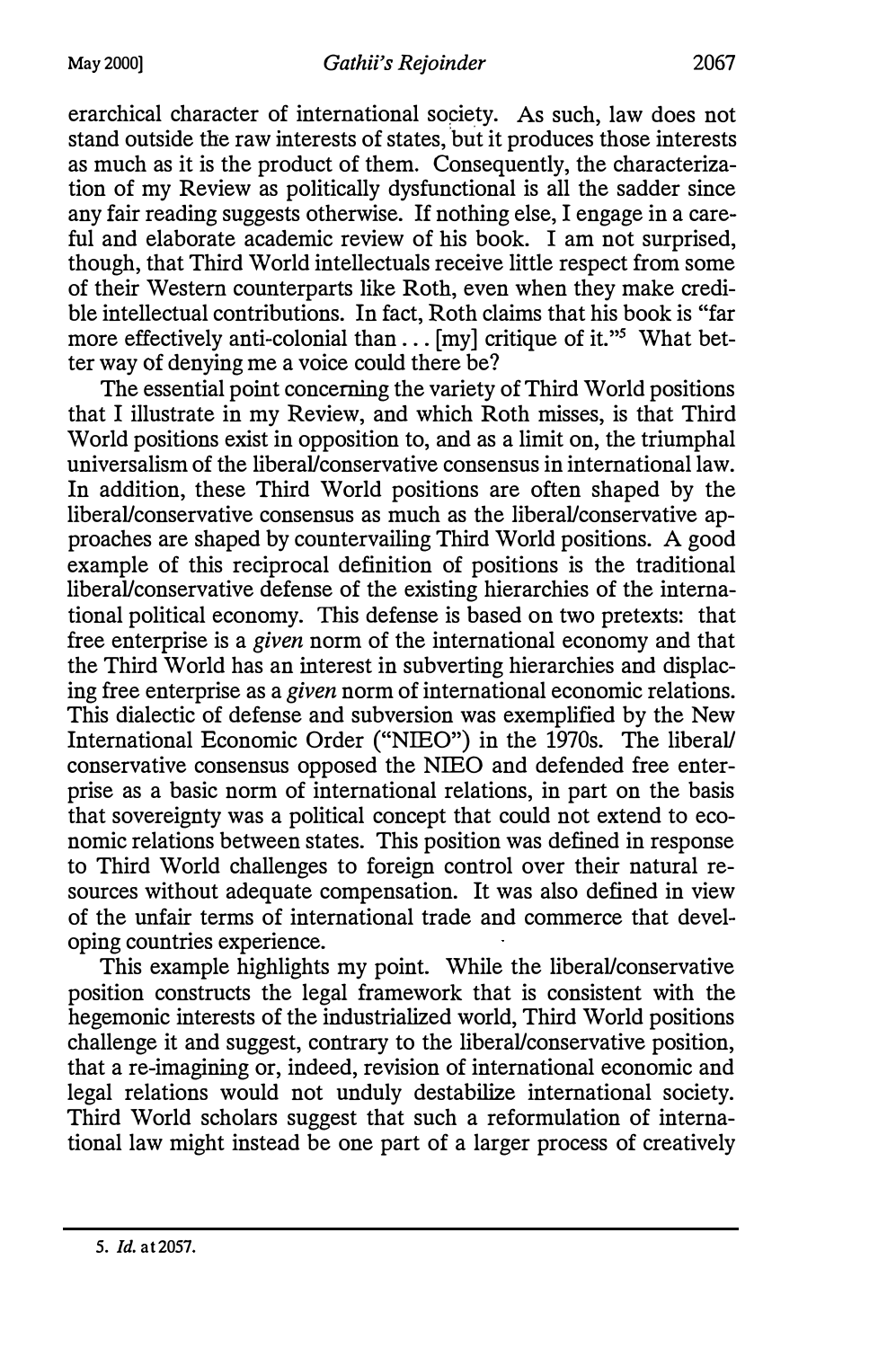addressing issues of global justice and inequality.6 Although it may seem from this example that Third World Approaches to International Law ("TWAIL") are diametrically opposed to the liberal/conservative consensus, such a view understates the fact that aspects of each approach inter-penetrate each other. Such interpenetration generates creative tensions. For example, in foregrounding the interests of the industrialized economies, liberal/conservative positions are in tension with Third World Approaches that foreground the interests of the non-industrialized economies. These tensions are fruitful and cannot be ignored. As I stated in my Review, it is these new spaces generated by the interpenetration of the West and the non-West that takes us beyond the given grounds of opposition between Western liberalism and Western conservatism, or even between the West and the non-West.<sup>7</sup> These new spaces, in turn, create a new conceptual space for revision of accepted praxis, orthodoxies, and hierarchies (be they nonmaterial or material). These new spaces suggest that simply grounding or locating our struggles in doctrinal and formal categories is only part of a larger picture that cannot be completely subsumed by such categories outside of the social processes within which they operate. <sup>8</sup>

It is thus odd that Roth seems to make much of the point that his brand of analysis is superior because it does not, like mine, abandon "the very devices that give the poor and weak a modicum of leverage."<sup>9</sup> Yet, Roth does not tell us the ways in which the norms and doctrines of international law preclude the very realization of these noble goals. Perhaps Roth should do better than engage in a selective and misleading characterization of not only my analysis, but of TWAIL scholarship as well. TWAIL scholarship, like allied approaches to the study of law, has a long tradition of examining the promises of such concepts as the norm of sovereign equality of states against the existing reality of economic hierarchy and subordination between nations. Such an analysis does not throw legal concepts overboard, but rather foregrounds the existing reality of economic hierarchy and subordina-

<sup>6.</sup> For some thoughts on this, see James Thuo Gathii, International Law and Eurocen· tricity, 9 EUR. J. lNT'L L. 184, 203-11 (1998) (reviewing SURYA PRAKASH SINHA, LEGAL POLYCENTRICITY AND INTERNATIONAL LAW (1996) and SIBA N'ZATIOULA GROVOGUI, SOVEREIGNS, QUASI SOVEREIGNS, AND AFRICANS (1996)).

<sup>7.</sup> See James Thuo Gathii, Neoliberalism, Colonialism and International Governance: Decentering the International Law of Governmental Legitimacy, 98 MICH. L. REV. 1996, 2001 (2000) (reviewing BRAD R. ROTH, GOVERNMENTAL ILLEGITIMACY IN INTERNATIONAL LAW (1999)).

<sup>8.</sup> See James Thuo Gathii, Alternative and Critical: The Contribution of Research and Scholarship on Developing Countries to International Legal Theory, 41 HARV. INT'L L.J. 263 (2000).

<sup>9.</sup> Roth, supra note 1, at 2057.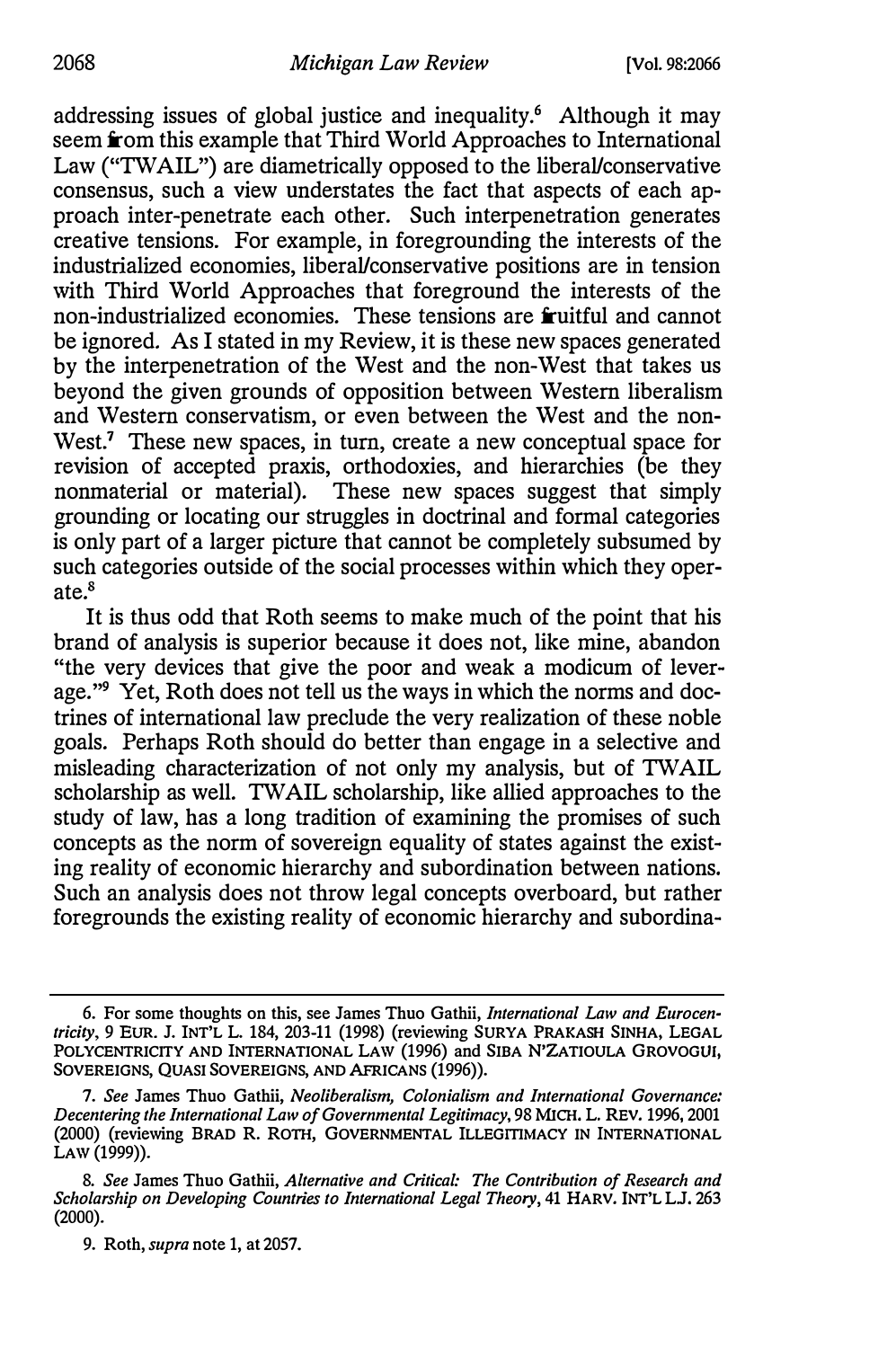tion between nations in relation to the norm of sovereign equality.10 It does not take any cleverness to do that and Third World scholars need not learn this from their Western counterparts. That law legitimizes oppressive social order is at the very center of my critique of Roth's failure to examine how international law de-legitimated non-Western societies as incapable of possessing sovereignty  $-$  an argument that laid the basis for colonial conquest.

By contrast to this Third World position that expresses ambivalence to international legal norms and doctrines, Roth regards his international law of governmental illegitimacy as necessarily emancipatory. He predicates this view on at least two propositions. First, governmental illegitimacy has the endorsement of Third World progressive leaders from whom Roth has "copiously" quoted. Such leaders include Kwame Nkrumah, Raul Castro and Julius Nyerere.<sup>11</sup> Second, Roth states that he is interested in serving "to the extent possible, the long-term interests of the inhabitants of weak states." $12 \text{ d}$  on not challenge either proposition. Yet they are both predicated on the simplistic assumption that being "pro-small states" and "pro-left leaning Third World leaders" is as necessarily progressive as a defense of international legal norms and doctrines. For Roth, it is as if progressives are only those allied to his position. Roth seems to suggest that since I do not subscribe to his view of who a progressive is, I am necessarily reactionary.<sup>13</sup> This is a curious claim since being in the company of Third World political leadership is hardly evidence of being avant garde or progressive.14 One only has to remember that barely ten years after the 1955 Non-Aligned Movement meeting in Bandung, Indonesia, a country that Roth has aligned himself with, forcibly put East Timor under its dictatorship. Hence, these responses are inadequate for at least two further reasons. First, they fail to engage my primary criticisms of his book: its failure to engage the colonial history of the international law of governmental illegitimacy and the underlying private order upon which governmental

14. For a trenchant exposé of this position, see Ray Kiely, Third Worldist Relativism: A New Form of Imperialism, 25 J. CONTEMP. AsIA 159 (1995).

<sup>10.</sup> One of the best Third World articulations of this theme is MOHAMMED BEDJAOUI, TOWARDS A NEW INTERNATIONAL ECONOMIC ORDER (1979). According to Bedjaoui, "[t]raditional international law has helped to make independence a completely superficial phenomenon, beneath the surface of which the old forms of domination survive and the economic empires of the multinational corporations, and the powers that protect them, prosper." *Id.* at 81.

<sup>11.</sup> See Roth, supra note 1, at 2064.

<sup>12.</sup> Id. at 2061.

<sup>13.</sup> See id. at 2064 (stating that "[i]n repudiating conventional legal analysis [which incidentally I do not] as Eurocentric, Gathii dismisses both the significance of Third World participation in shaping contemporary norms and the extent of the Third World's stake in the continued vitality of these norms  $-$  an attitude not, so far as I can tell, broadly shared among Third World leaders, scholars, or peoples.").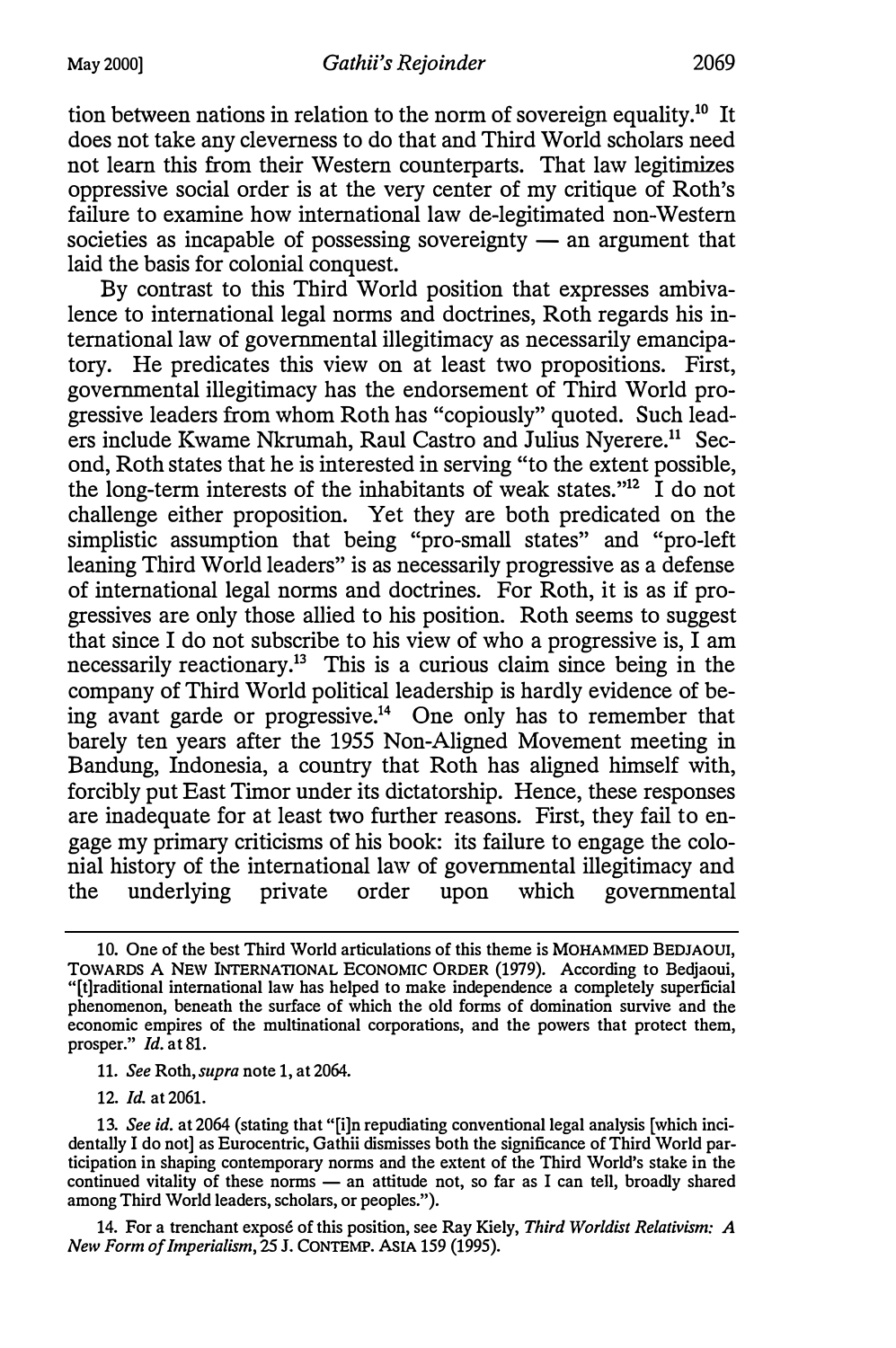legitimacy/illegitimacy is predicated. Second, they are based on very simplistic assumptions about what is desirable for the Third World. These assumptions fail to take into account the complex relationship of normative and doctrinal work with the history of international law, and the oppressive reality over which international law gives credence at the expense of the Third World.

The lack of engagement with colonialism and the private order that legitimates public power is not a problem specific to Roth, but rather one associated with the triumphal universalism of the liberal/ conservative approaches of which his book is a part. The disengagement with these issues, in my view, characterizes an essential neoconservative realist position. Contrary to what Roth may think, I am not therefore mistaken in characterizing his book as a neoconservative realist approach to international law.<sup>15</sup> To the extent that colonialism and the economics underlying the exercise of public power are not a part of the discussion about legitimacy, the task of engaging legitimacy is both incomplete and consistent with the hegemony of the industrialized countries and their allies over the rest of the World. The tragedy is that Roth perceives his project as striking a "blow for anticolonialism,"16 but his book epitomizes complicity with a Western discourse that silences issues of Western power, economic justice, and the very neocolonialism that Roth purports to oppose. Although I do not represent the Third World, I am from it. Needless to say, I believe that the Third World contributes  $-$  and has indeed contributed to  $$ international legal theory as much as Roth contributes.

In conclusion, a basic problem with *Governmental Illegitimacy* is that it separates political and economic liberalism in its discussion of governmental illegitimacy. This distinction between political and economic issues is rather artificial and does not even characterize postrealist legal thought in American academia. In American academia, legal realism has shaken the foundations of the type of conceptualist and doctrinaire thought that Roth defends within the context of international law. Roth's work reveals the degree to which liberal/ conservative international legal writing has remained insulated and aloof from some of the most significant developments in legal theory in the last century. Is such aloofness accidental? Whether accidental or not, such aloofness is ill-suited to addressing the challenges associated not only with neoliberalism or globalization in mainstream parlance, but also with issues relating to the Third World. Indeed, my Review sought to debunk Roth's simplistic characterization of the post-Cold War moment as if it merely could be captured as being a clash between universalism and cultural particularism. This is a poor

<sup>15.</sup> See Roth, supra note 1, at 2061.